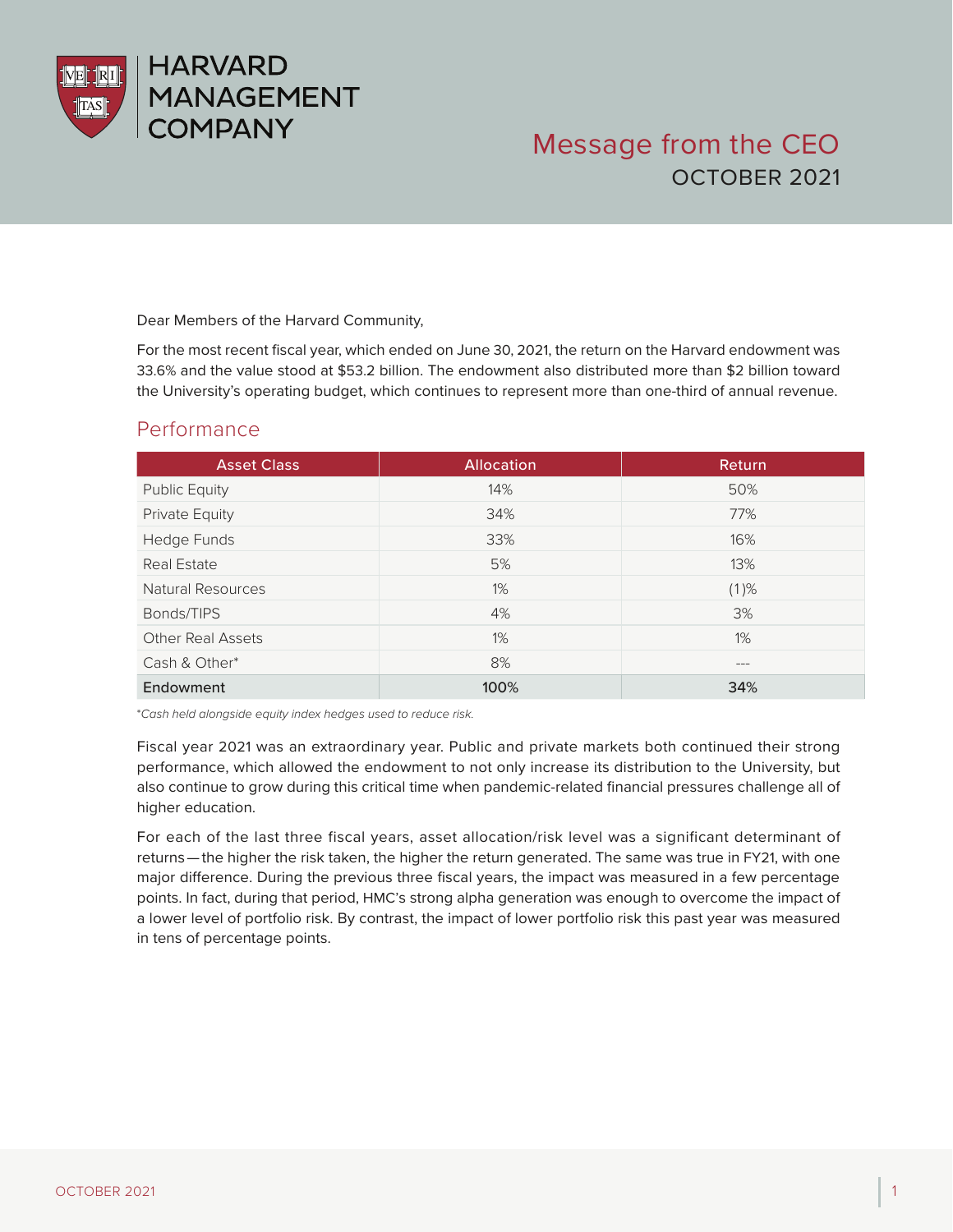Put another way, given the extraordinarily strong performance of the overall market this past year, a meaningfully higher level of portfolio risk would have increased HMC's returns dramatically.

Specifically, key determinants of returns were:

- **1.** Overall portfolio risk;
- **2.** Venture capital, growth private equity, buyouts, public equity allocations and the directionality of hedge funds (all key expressions of portfolio risk);
- **3.** Historical exposure to specific venture firms and vintage years 2009 – 2014, which had a dramatic impact upon FY21 returns (due to previous portfolio risk allocations).

#### Harvard's Risk Tolerance

During FY21, Harvard enjoyed tremendous returns, but also experienced the opportunity cost of taking lower risk. As readers of previous letters will recall, determining Harvard's risk tolerance (and therefore the appropriate risk in the portfolio) has been a topic actively discussed between HMC and the University, starting with my arrival in December 2016. Over the last decade, HMC has taken lower risk than many of our peers and establishing the right risk tolerance level for the University in the years ahead is an essential stewardship responsibility.

In order to maximize the endowment's returns in support of Harvard's mission, Harvard should take an appropriate amount of risk, subject to some important constraints. The main constraint for any university is its ability to absorb a significant reduction (even if only temporary) in the value of the portfolio and the resulting reduction in distributions critical to the annual operating budget. Furthermore, since most of the highest risk assets are illiquid ones (such as venture capital funds) a major decline in market/portfolio will generally result in a reduction in portfolio liquidity, a potential issue for both HMC and Harvard. How much portfolio risk can and should Harvard tolerate? While this appears to be a simple question, the answer is less obvious.

Accordingly, in 2018 HMC formed a Risk Tolerance group. This group includes board members, Harvard faculty, and colleagues from the Harvard administration, and is led by Jeremy Stein, the Moise Y. Safra Professor of Economics. Professor Stein and Harvard's CFO, Tom Hollister, have led us through an extraordinarily thoughtful analysis and debate, integrating Harvard's financial position, its need for budgetary stability, and its ability to handle more risk. It has been an honor and a great opportunity for HMC team members to be a part of and contribute to these discussions.

The level of portfolio risk is ultimately the most important and fundamental aspect of portfolio construction (reflected in asset/risk allocation) and a critical decision for the University. The findings and recommendations of our collective work will be reviewed carefully in the next several months, with ultimate oversight by the Harvard Corporation, and the decisions will direct and inform our management of the portfolio in the years ahead. I look forward to sharing our evolving thinking on portfolio risk levels in future letters.

We take pride in the fact that a deep dialogue with regards to Harvard's risk tolerance and its implications for HMC's portfolio is occurring. Ultimately, we all seek the appropriate risk level for Harvard, which might well be different from that of other university endowments. We believe that Harvard's financial future is very well served by this process.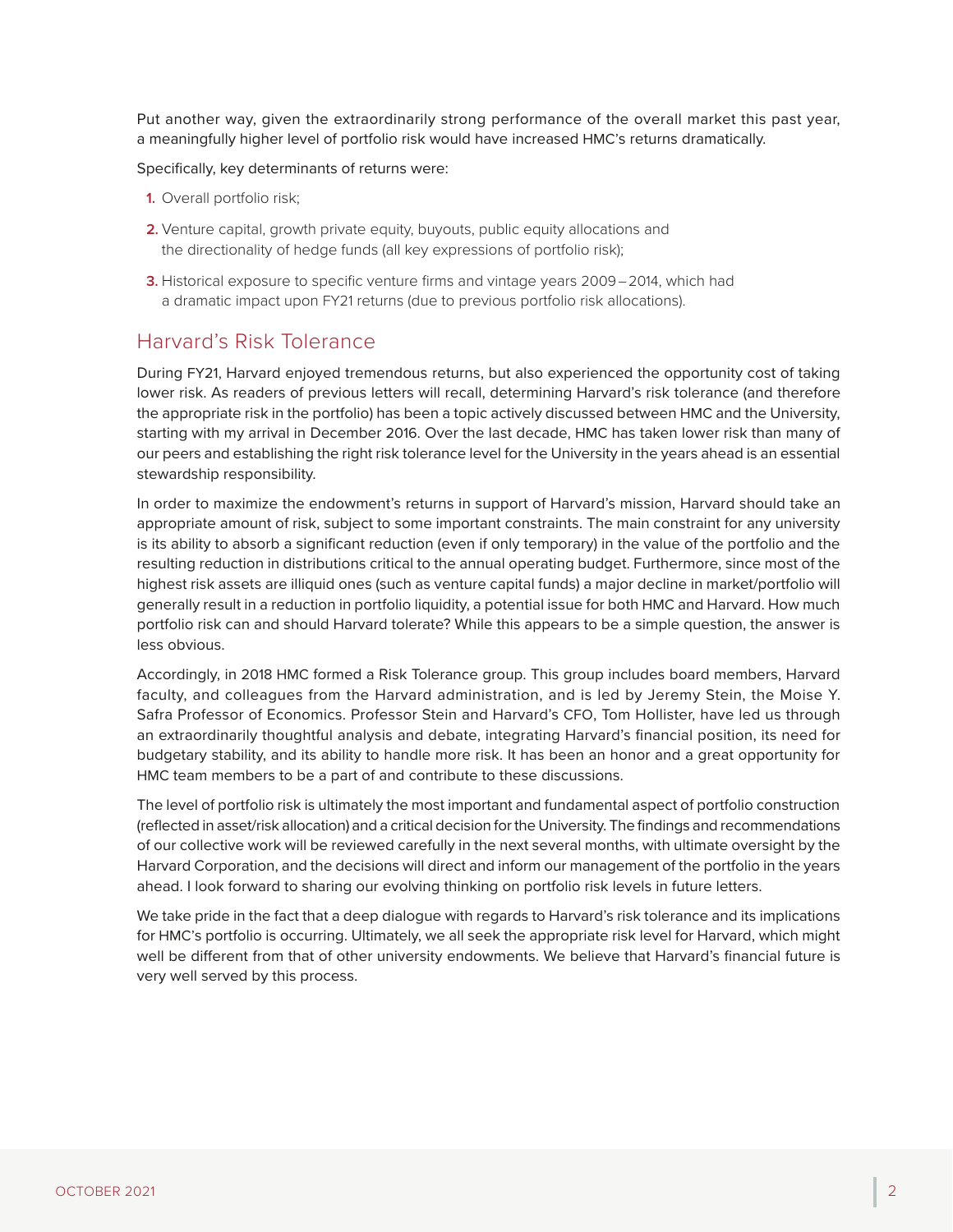### Portfolio Initiatives

As discussed in the past, our portfolio initiatives over the last few years have aimed to:

- **1.** Reduce Natural Resources exposure
- **2.** Reduce Real Estate exposure
- **3.** Increase Private Equity, especially growth and venture exposures
- **4.** Reduce Public Equity exposure
- **5.** Increase Hedge Funds, particularly those with low equity exposure and correlation

These initiatives are essentially completed, given our current risk tolerance level. Notably, the first three initiatives were driven by our investment views. All but the third initiative were also driven by our need to keep the portfolio within its current risk budget while adding to private venture and growth exposure. While reducing public equities proved to be painful in FY21, we needed to do so in order to remain within our portfolio risk budget. Overall, we are exceptionally pleased that we made these asset allocation moves, as they added about 5 percentage points to the FY21 portfolio return as compared to the FY17 allocation. Building a large hedge fund allocation during these past few years was also a way to mitigate risk as we significantly increased our unfunded capital commitments during the private equity and venture capital ramp-up period. This ramp-up period is mostly behind us now, though may go up a bit more should our risk levels increase.

As sophisticated observers are aware, building venture capital portfolios is a multi-year effort for several reasons: vintage year diversification, highly prudent manager selection, and the years it takes for these exceptional managers to competently invest our capital. Perhaps not surprisingly, a very large share of the tremendous gains from venture funds over the last year related to investments made over a decade ago. Therefore, our recent venture investments could take about a decade to bear fruit, though up rounds are happening much quicker today than in normal market periods. We expect an inevitable pullback, but also believe that certain tech and healthcare sectors offer great secular growth opportunities in the longer term.

#### Benchmark Relative Performance

As readers of previous letters will understand, we do not regard a focus upon benchmarks as a good way to invest. Nevertheless, I mentioned them in previous letters, and again here, simply as a way to show our early progress and success.

With regards to public markets (Public Equities and Hedge Funds) our four-year outperformance remains excellent—over 400bps on an annualized basis. While equivalent reporting for the private equity side of the portfolio is not yet available for FY21 close, we expect the four-year private equity portfolio benchmark relative performance to continue to be excellent and, therefore, expect that the four-year outperformance for the portfolio in aggregate to remain strong.

#### A Word of Caution

As experienced investors understand, Harvard's endowment will not produce 33.6% returns each year. Indeed, there will inevitably be negative years, hence the importance of understanding risk tolerance. Similarly, not every four-year period will generate the excellent benchmark relative performance or the absolute performance HMC has generated. What is more important is that our team, investment process/ analytics, organizational structure, culture, and aligned incentives provide HMC with the framework for long-term success.